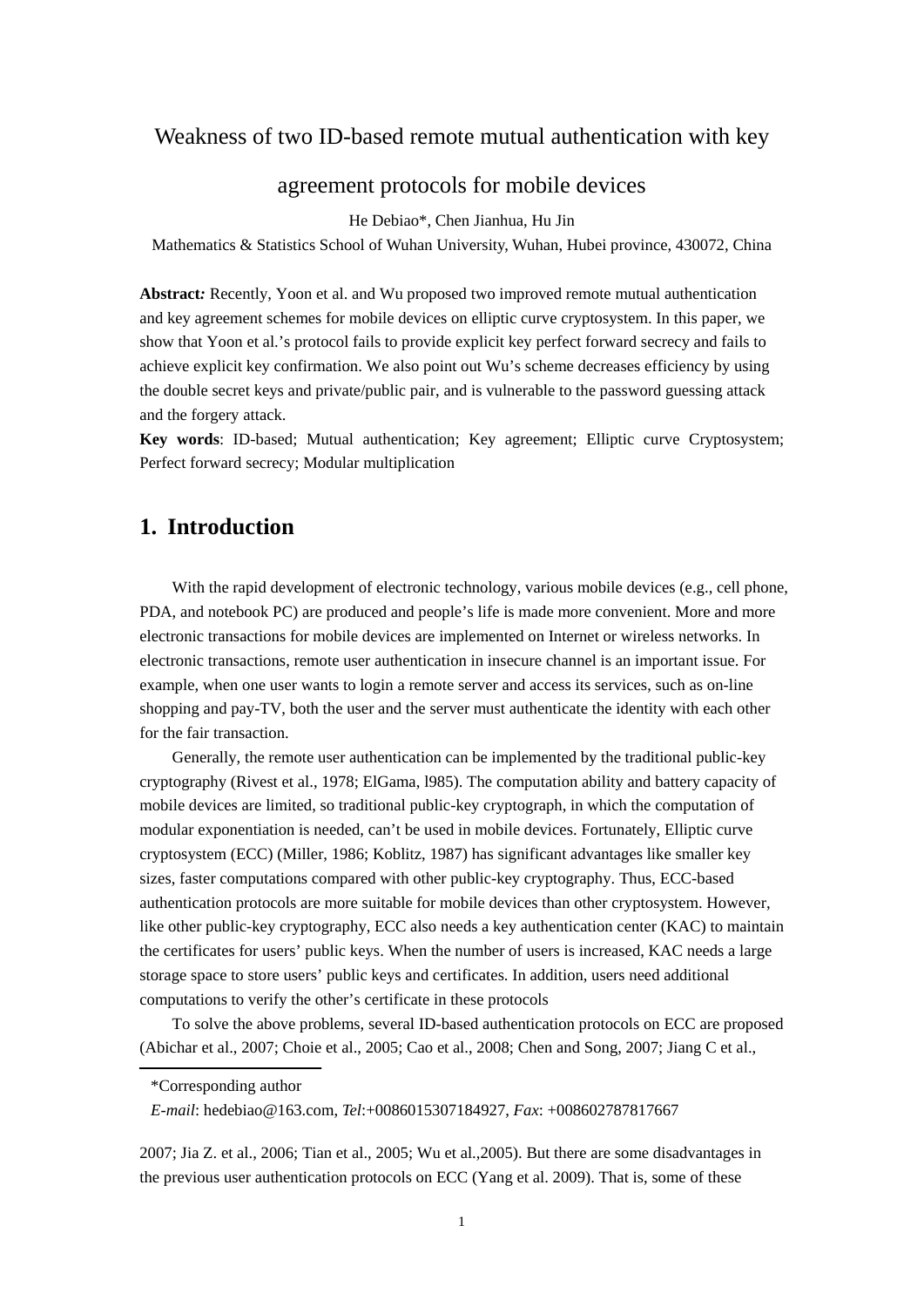protocols do not provide the mutual authentication (Chen and Song, 2007; Jiang et al., 2007; Jia et al., 2006; Wuet al., 2005) or the session key agreement (Cao et al., 2008; Chen and Song, 2007; Jia et al., 2006;Wuet al., 2005) between the user and the server. For some applications, the user and the server need a session key to encrypt the secret information for the subsequent communications after they authenticate with each other.

In 2009, Yang et al. propose the first ID-based remote mutual authentication with key agreement protocol on ECC (Yang et al., 2009). Based upon the ID-based concept, the protocol does not require public keys for users so that the additional computations for certificates can be reduced. Moreover, the protocol not only provides mutual authentication but also supports a session key agreement between the user and the server. Recently, Yoon et al. (Yoon et al., 2009) found Yang et al.'s protocol is vulnerable to an impersonation attack and does not provide perfect forward secrecy. At the same time, Wu (Wu, 2009) pointed out Yang et al.'s protocol depends solely on a long-term private key stored in the mobile device, does not provide perfect forward secrecy and does not consider personal privacy problem.

Nevertheless, we find Yang et al.'s protocol does not provide perfect forward secrecy and fails to achieve forward secrecy. We also find Wu's protocol is vulnerable to the password guessing attack and the forgery attack. In addition, Wu's protocol decreases efficiency by using the double secret keys. In this paper, we propose an efficient ID-based remote mutual authentication with key agreement protocol for mobile devices on elliptic curve cryptosystem. Compared with that of Yang et al., Yoon et al. and Wu, the proposed protocol is more secure, efficient, and more suitable for mobile devices.

The rest of our paper is organized as follows. Section 2 gives the some basic concept. Section 3 reviews the protocols of Yoon et al. and Wu. Section 4 analyzes the security of the protocols of Yoon et al. and Wu. Section 5 and Section 6 propose our protocol and the security of the proposed protocol. Finally, Section 7 concludes the paper.

# **2. Preliminaries**

## **2.1 Notations**

We first introduce common notations used in this paper as follows.

- $F_n$ : a finite field;
- $\bullet$  *E* : an elliptic curve defined on finite field  $F_p$  with large order;
- $\bullet$  *G* : the group of elliptic curve points on *E* :
- $P: a$  point on elliptic curve  $E$  with order  $n$ , where  $n$  is a large prime number;
- $H_1(\cdot)$ : a secure one-way hash function, where  $H_1$ : {0,1}<sup>\*</sup>  $\rightarrow G$ ;
- $H_2(\cdot)$ : a secure one-way hash function, where  $H_2$ : {0,1}<sup>\*</sup>  $\rightarrow Z_p^*$ ;
- $H_3(\cdot)$ : a secure one-way hash function, where  $H_3$ : {0,1}<sup>\*</sup>  $\rightarrow Z_p^*$ ;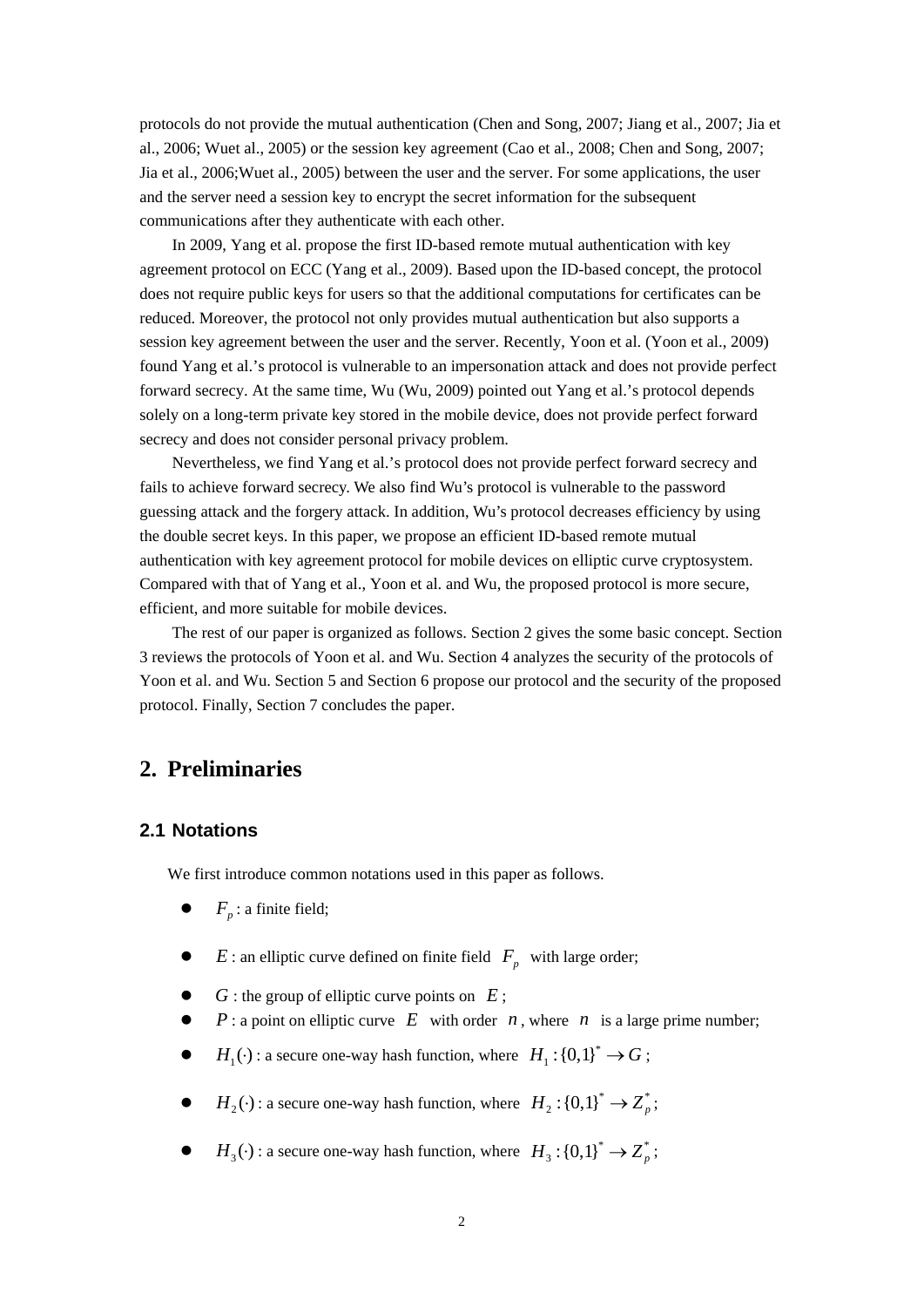- $H_4(\cdot)$ : a secure one-way hash function, where  $H_4: \{0,1\}^* \to Z_p^*$ ;
- $U$  : the user;
- S : the server;
- $ID_{U}$ : the identity of the user  $U$ ;
- $ID_s$ : the identity of the server *S*;
- $(q_S, Q_S)$ : the server *S* 's private/public key pair, where  $Q_S = q_S \cdot P$ .

## **2.2 Background of elliptic curve cryptograph**

We will just give a simple introduction of elliptic curve defined on prime field  $F_p$ . The knowledge of elliptic curve defined on binary field can be found in (Miller, 1986; Koblitz, 1987).

Let the symbol  $E/F_p$  denote an elliptic curve *E* over a prime finite field  $F_p$ , defined by an equation

$$
y^2 = x^3 + ax + b \ , \ a, b \in F_p \tag{1}
$$

and with the discriminant

$$
\Delta = 4a^3 + 27b^2 \neq 0 \,. \tag{2}
$$

The points on  $E / F_p$  together with an extra point *O* called the point at infinity form a group

$$
G = \{(x, y) : x, y \in F_p, E(x, y) = 0\} \cup \{O\}.
$$
 (3)

Let the order of  $G$  is  $n$ ,  $G$  is a cyclic additive group under the point addition "+" defined as follows: Let  $P, Q \in G$ , *l* be the line containing *P* and *Q* (tangent line to  $E/F_p$  if *P*  $= Q$ ), and *R*, the third point of intersection of *l* with  $E/F_p$ . Let *l'* be the line connecting *R* and *O*. Then *P* "+" *Q* is the point such that *l'* intersects  $E/F_p$  at *R* and *O* and  $P'' +''$  Q. Scalar multiplication over  $E / F_p$  can be computed as follows:

$$
tP = P + P + \cdots + P(t \text{ times})
$$
 (4).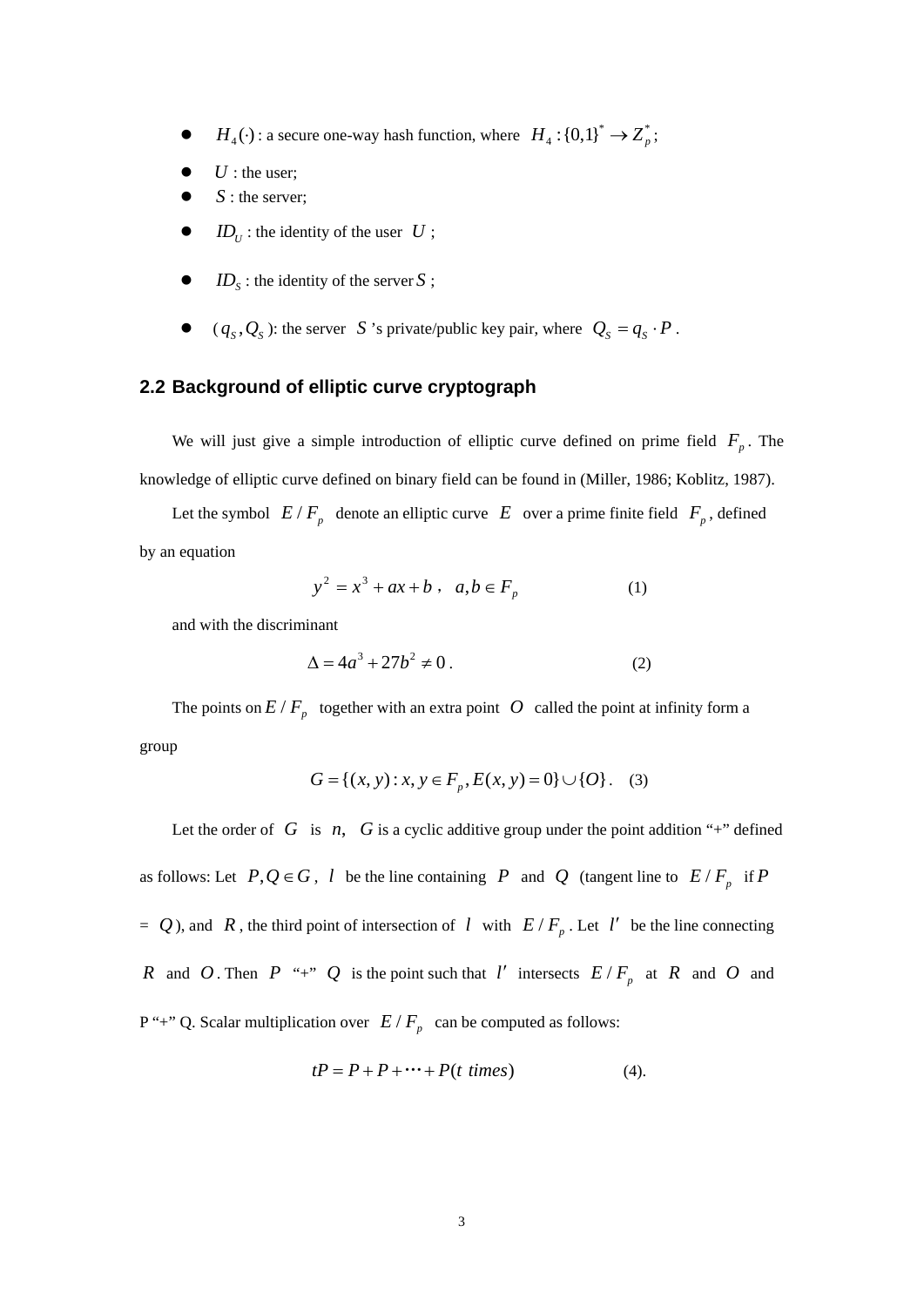# **3. Review of Two Protocols**

## **3.1 Yoon et al.'s Protocol**

Yoon et al.'s protocol consists of three phases: system initialization phase, user registration phase, and mutual authentication with key agreement phase.

#### $\bullet$  System initializing phase

In this phase, *S* generates parameter of the system.

- 1). *S* chooses an elliptic curve *E* over a finite field  $F_p$ . Let  $E(F_p)$  denote the set of all the point on  $E$ .
- 2). *S* chooses a point  $P \in E(F_p)$ , such that the subgroup generated by *P* has a large order *n* .
- 3). *S* chooses three hash functions  $H_1(\cdot), H_2(\cdot), H_3(\cdot)$  described in section 2.1.
- 4). *S* publishes the parameter  $(p, E, G, n, H_1(\cdot), H_2(\cdot), H_3(\cdot))$ .

#### **User registration phase**

In this phase, everyone who wants to register at the server should obtain a smart card. The user *U* begins his registration at the server *S* as shown in Fig 1.



Fig. 1. User registration phase of Yoon et al.'s protocol

#### **Mutual authentication with key agreement phase**

In this phase, the user *U* sends a login request message to the server *S* whenever *U* wants to access some resources upon  $S$ . Then the server  $S$  verifies the authenticity of the login message requested by the user *U* . At the same time, a session generation between *U* and *S* is generated. The detailed of the phase is illustrated in Fig 2.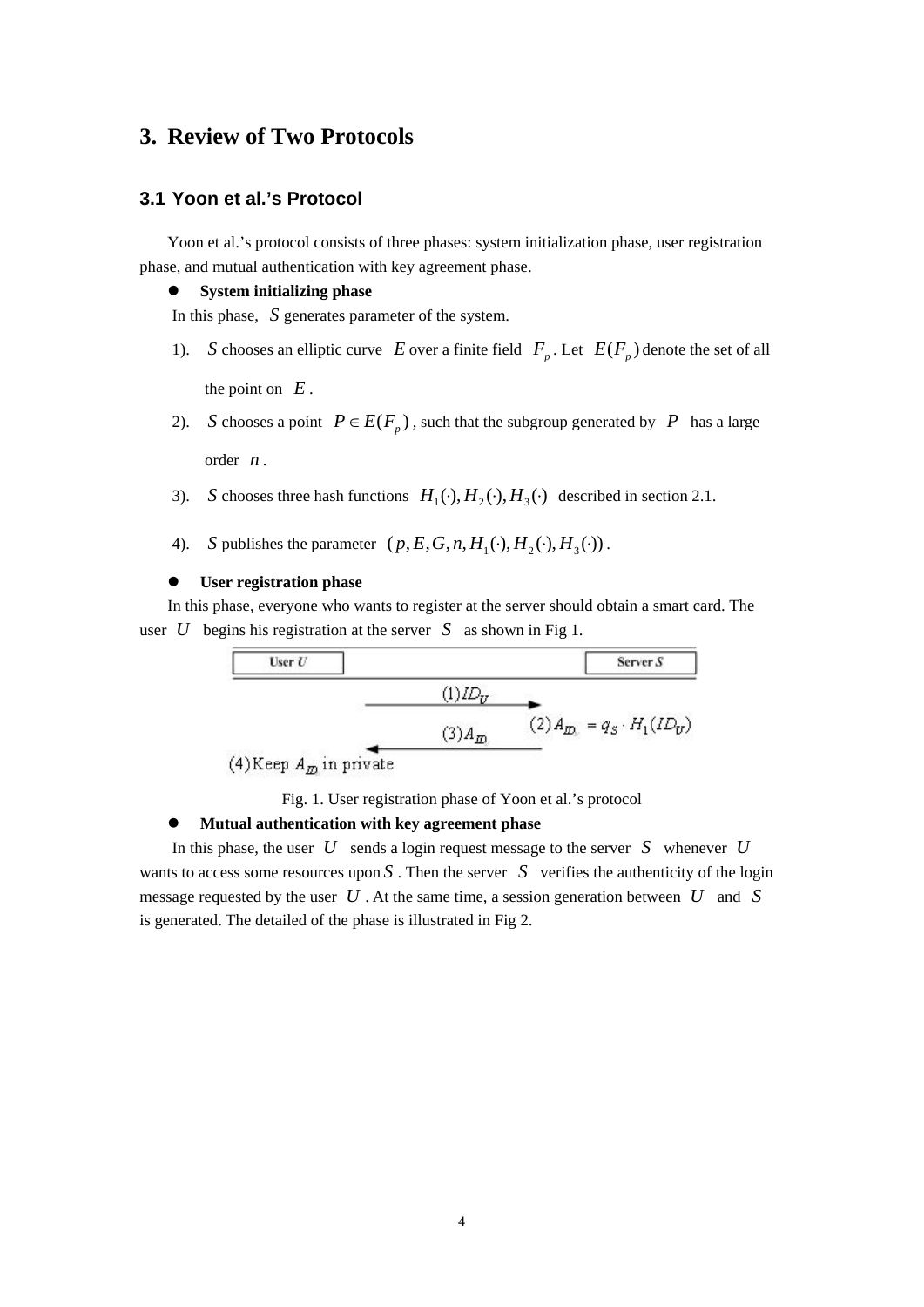| User U                                                                                    | Server S                                                                    |
|-------------------------------------------------------------------------------------------|-----------------------------------------------------------------------------|
| (1) Generate $R_y = (x_y, y_y) \in G$ ,                                                   | $(3)A'_{\text{D}} = q_{s} \cdot H_1(ID_{\text{U}});$                        |
| $t_1 = H_2(T_1) \in Z_p^*$ ;                                                              | $t_1 = H_2(T_1) \in Z_{\nu}^*$ ;                                            |
| $M_U = R_U + t_1 A_{ID}$ ;                                                                | $R'_U = M_U - t_1 A_{ID} = (x'_U, y'_U),$                                   |
| $\overline{R}_U = H_2 (I\!D_U, x_U, t_1)$<br>$(2)M_1 = \{ID_U, M_U, \overline{R}U, T_1\}$ | Check $\overline{R}_U=H_2(ID_U, x_U{}', t_1);$                              |
| $(4)M_2 = {M_S, M_k, T_2}$<br>$(5)t_2 = H_2(T_2);$                                        | Generate $R_s = (x_s, y_s) \in G$ ;<br>$t_2 = H_2(T_2) \in Z_g^{\bullet}$ ; |
| $R_s = M_s - t_2 A_{\overline{D}_s} = (x'_s, y'_s);$                                      | $M_{s} = R_{s} + t_{2} A'_{m}$ ;                                            |
| $DH' = x_U \cdot x_S' \cdot P$ ;                                                          | $DH = x_U \cdot x_S \cdot P$ ;                                              |
| $k' = H_2(ID_U, DH'),$                                                                    | $k = H_2(ID_U, DH);$                                                        |
| Check $M_k = H_2(ID_U, k', t_2)$                                                          | $M_k=H_2(ID_U,k,t_2)$                                                       |

Fig. 2. Mutual authentication with key agreement phase of Yoon et al.'s protocol

## **3.2 Wu's Protocol**

Wu's protocol also consists of three phases: system initialization phase, user registration phase, and mutual authentication with key agreement phase.

#### z **System initializing phase**

In this phase, *S* generates parameter of the system.

- 1). *S* chooses an elliptic curve *E* over a finite field  $F_p$ . Let  $E(F_p)$  denote the set of all the point on  $E$ .
- 2). *S* chooses a point  $P \in E(F_n)$ , such that the subgroup generated by *P* has a large order *n* .
- 3). *S* chooses three hash functions  $H_2(\cdot), H_3(\cdot), H_4(\cdot)$  described in section 2.1.
- 4). *S* computes private/public key pair  $(q_S, Q_S)$  and selects a private key  $d_S$ .
- 5). *S* publishes the parameter  $(p, E, G, n, H_2(\cdot), H_3(\cdot), H_4(\cdot))$ .

#### z **User registration phase**

In this phase, everyone who wants to register at the server should obtain a smart card. The user *U* begins his registration at the server *S* as shown in Fig 3.



Fig. 3. User registration phase of Wu's protocol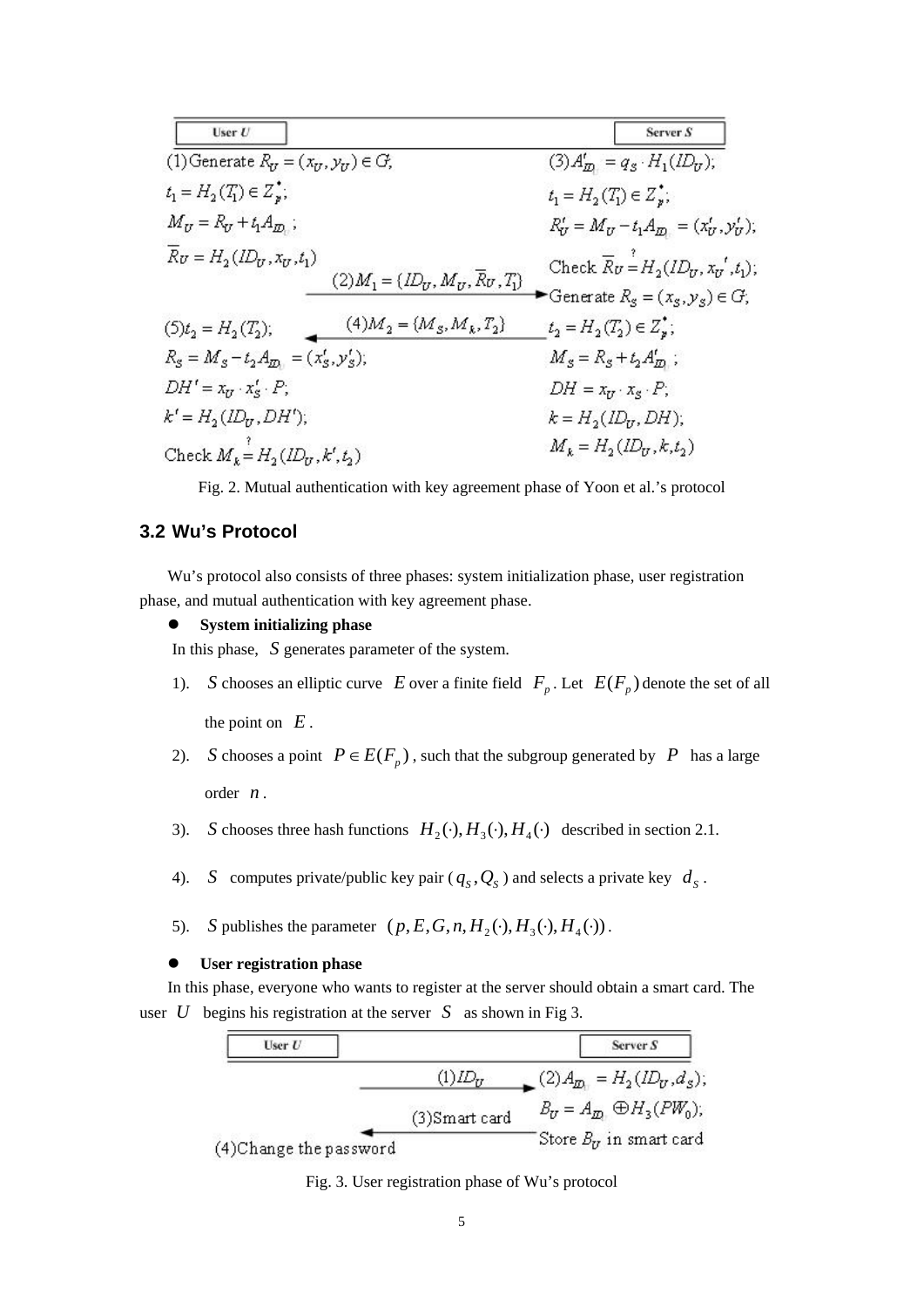#### **Mutual authentication with key agreement phase**

In this phase, the user  $U$  sends a login request message to the server  $S$  whenever  $U$ wants to access some resources upon  $S$ . Then the server  $S$  verifies the authenticity of the login message requested by the user *U* . At the same time, a session generation between *U* and *S* is generated. The detailed of the phase is illustrated in Fig 4.

| User $U$                                   |                                                      | Server S                                                                                                          |
|--------------------------------------------|------------------------------------------------------|-------------------------------------------------------------------------------------------------------------------|
| $(1)A_{D} = B_U \oplus H_3(PW_U);$         |                                                      |                                                                                                                   |
| Generate $x \in Z^*$ ;                     |                                                      | $(3)T = q_s \cdot X;$                                                                                             |
| $X = x \cdot P$ ;                          |                                                      | $A_{ID} = H_2(ID_U, d_S);$                                                                                        |
| $T = x \cdot Q_{\rm s}$ ;                  |                                                      | $ID_{\mathcal{U}} = \mathcal{S} \mathcal{I} \mathcal{D} \oplus H_{4} (^{\circ}0^{\circ}, X, Q_{\mathcal{S}}, T);$ |
| $SID = IDU \oplus H4(n0n, X, Qs, T);$      |                                                      | Check $\alpha = H_4("1", X, \text{SID}, A_m)$ ;                                                                   |
| $\alpha = H_4("1", X, SID, A_{ID_1})$      | $(2)M_1 = \{X, SID, \alpha\}$                        | Generate $y \in Z_{\nu}$ ;                                                                                        |
|                                            |                                                      | $\blacktriangleright$ $Y = y \cdot P$ ,                                                                           |
| $(5)Z = x \cdot Y$ ;                       | $(4)M_2 = \{Y, \beta\}$                              | $Z = y \cdot X$ ;                                                                                                 |
|                                            | Check $\beta = H_4("2", X, Y, SID, Z, T, A_{ID.})$ ; | $\beta = H_4("2", X, Y, SID, Z, T, A_m);$                                                                         |
| $\gamma = H_4("3", X, Y, SID, Z, T, A_m);$ |                                                      |                                                                                                                   |
| $k = H_4("4", X, Y, SID, Z, T, A_m);$      |                                                      |                                                                                                                   |
|                                            | $(6)M_{3} = \{\gamma\}$                              |                                                                                                                   |
|                                            |                                                      | (7) Check $\gamma = H_4("3", X, Y, SID, Z, T, A_{ID}, )$ ;                                                        |
|                                            |                                                      | $k = H_4("4", X, Y, SID, Z, T, A_m);$                                                                             |

Fig. 4. Mutual authentication with key agreement phase of Wu's protocol

# **4. Analysis of Two Protocols**

### **4.1 Analysis of Yoon et al.'s Protocol**

This section shows that Yoon et al.'s protocol does not provide perfect forward secrecy and does not achieve explicit key confirmation.

## **•** Failure to provide explicit key perfect forward secrecy

Perfect forward secrecy is one of desirable attributes of key agreement protocols, it means that if the long-term private keys of one or more entities are compromised, the secrecy of previous session keys, which was established by honest entities, is not affected (Blake-Wilson S. et al., 1997).

We find that Yoon et al.'s protocol could not provide perfect forward secrecy. The following is our reasons.

In Yoon et al.'s protocol, since all transcripts are transmitted over an open network, a benign

(passive) adversary can easily obtain a valid information pair  $\{ID_U, M_U, \overline{R}_U, T_1\}$  and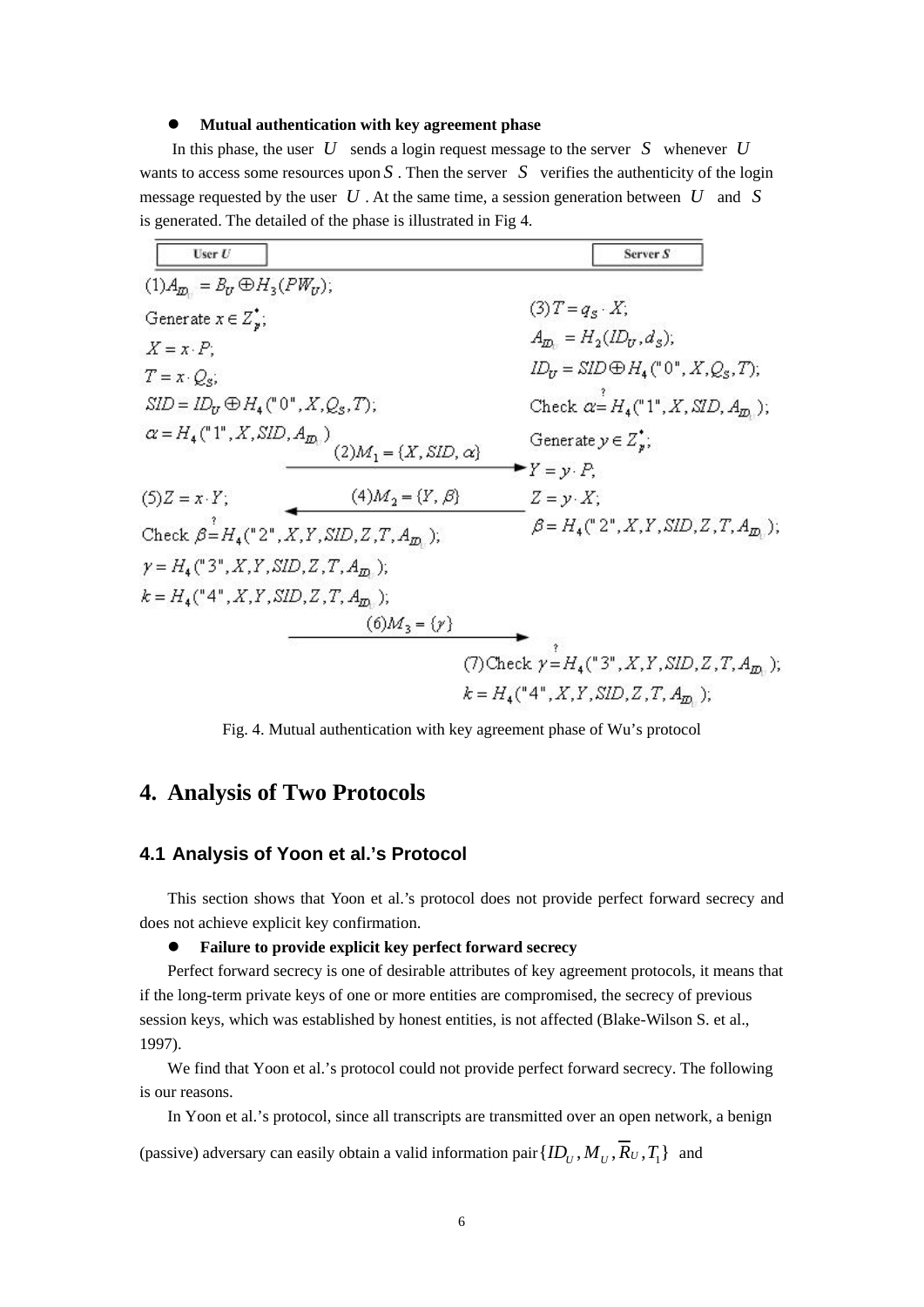${ M<sub>k</sub>, M<sub>k</sub>, T<sub>2</sub> }$ .

If the long-term private key  $A_{ID}$  of the user is compromised, and the key is derived by the attacker *A* , then *A* can compute all the session key generated between the user and the server as follow.

- 1) *A* computes  $t_1 = H_2(T_1)$ , and  $R_U = (x_U, y_U) = M_U t_1 A_{U}$ .
- 2) *A* computes  $t_2 = H_2(T_2)$ , and  $R_s = (x_s, y_s) = M_s t_2 A_{m_i}$ .
- 3) *A* computes  $DH = x_{U} \cdot x_{S} \cdot P$ .
- 4) The attacker *A* get the session key  $k = H_1(ID_i, DH);$

If the long-term private key  $q_s$  of the server *S* is compromised, the attacker *A* can compute the session key at the same way, because the attacker *A* can get the long-term private key  $A_{ID}$  of any user *U* by computing  $A_{ID} = q_s \cdot H_1(ID_U)$ .

Since the attacker can get the session key through the method described above, then we can conclude that Yoon et al.'s protocol does not provide perfect forward.

#### **•** Failure to achieve explicit key confirmation

A key agreement scheme is said to provide the explicit key confirmation if one entity is assured that the second entity has actually computed the session key (Blake-Wilson S. et al., 1997). In many applications, it is highly desirable for a key agreement scheme to provide the explicit key confirmation. We can see that the scheme of Yoon et al. merely provides the implicit key confirmation, because *S* cannot confirm *U* has correctly computed the session key after the Mutual authentication with key agreement phase. However, in general, key agreement scheme can provide the explicit key confirmation. Hence, the scheme of Yoon et al. is not practical for application.

### **4.2 Analysis of Wu's Protocol**

This section shows that Wu's protocol decrease the efficiency by using double secret keys and is vulnerable to the password guessing attack and the forgery attack.

#### z **Inefficiency of double secret keys**

We can see that the scheme of Wu requires  $S$  to keep two keys secret, i.e., the secret key  $d_s$  and the private key  $q_s$  for the elliptic curve algorithm. In common sense, it is possible to only use one secret key for achieving the user authentication and key agreement service. Therefore, two secret keys mean more overheads without the security enhancement for the whole authentication system. Furthermore, we need to point out the drawback of using the elliptic-curve algorithm in the scheme of Wu. Since *S* uses the private/public key pair  $(q_s, Q_s)$ , this elliptic-curve algorithm is a public key algorithm, which may involve the certificate mechanism,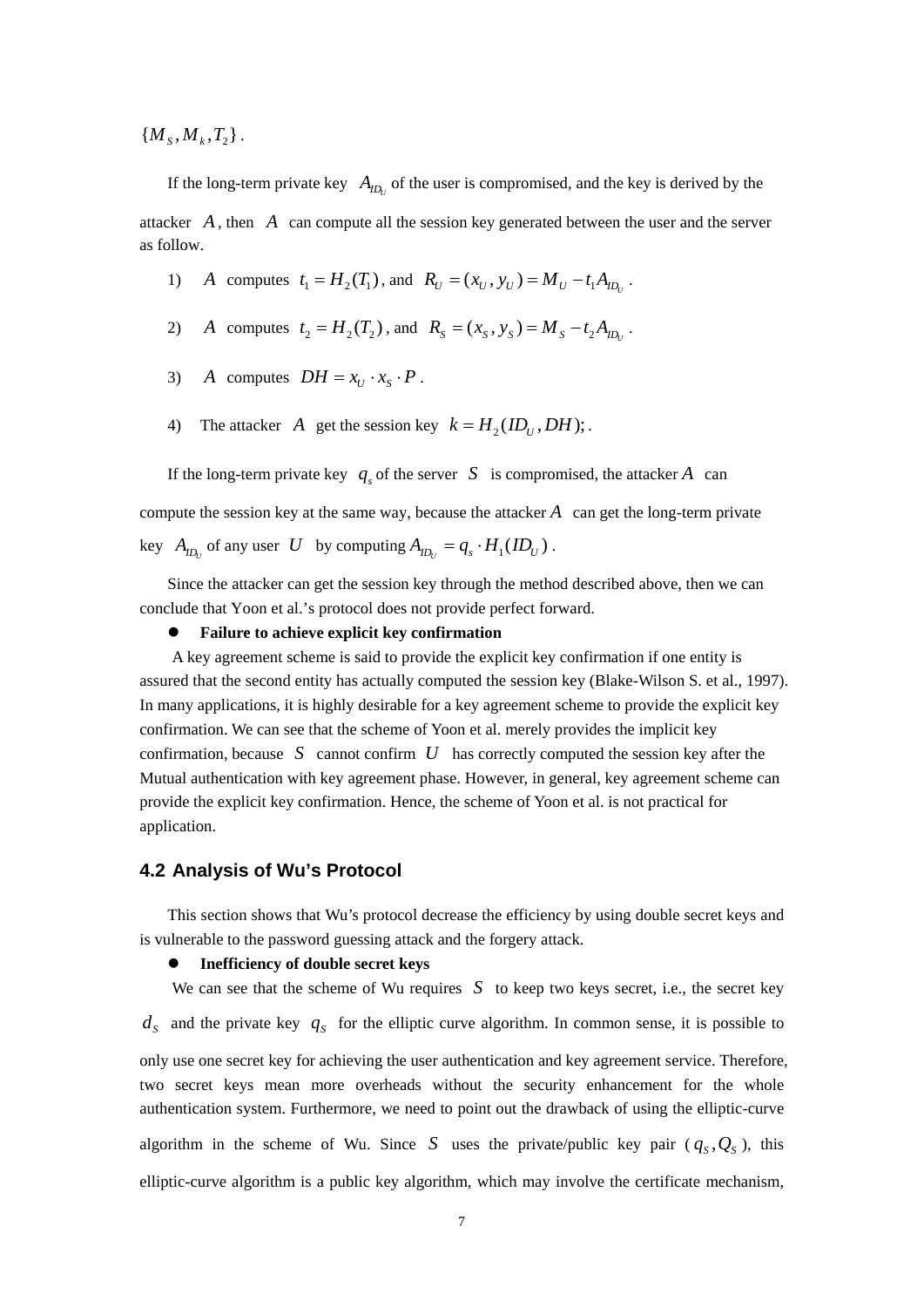e.g., X.509 (ITU-T, 2005). To maintain the certificate framework, the public key infrastructure incurs a nontrivial level of system complexity and implementation costs.

#### z **Vulnerable to password guessing attack and forgery attack**

We assume that an attacker A has total control over the communication channel between the user  $U$  and the remote server  $S$ , which means that he can insert, delete, or alter any messages in the channel. According to the researches in (Kocher et al.'s, 1999; Messerges et al.'s 2002), all existing smart cards are vulnerable since the secret values stored in a smart card could be extracted by monitoring its power consumption. Therefore, we further assume that the attacker *A* can steal the user's smart card and extract the values stored in the smart card. Under these two assumptions, we will examine some security flaws of Wu's remote user authentication method.

The server *S* stores  $B_U$  into the smart card of the user *U* in the registration phase. If the

attacker *A* steals the smart card and extracts the secret values from the smart card as in (Kocher et al.'s, 1999; Messerges et al.'s 2002 ), he can then easily figure out *U* 's password as follow.

- 1) *A* get a message  $M_1 = \{X, SID, \alpha\}$  transmitted between *U* and *S*.
- 2) *A* selects a password  $PW'$  *s* from a uniformly distributed dictionary  $D$ .
- 3) *A* computes  $A'_{ID_i} = B_U \oplus H_3(PW')$ .
- 4) *A* computes  $\alpha' = H_4("1", X, SID, A'_{ID_1})$
- 5) *A* then verify the correctness of *PW' s* by checking that  $\alpha$  is equal to  $\alpha'$ .
- 6) *A* repeats steps 1, 2, and 3 of this phase until the correct password if found.

After the adversary has obtained the password  $PW_{U}$  (using the above method), since she

has also  $B_U$ , *A* can compute  $A_{ID_U} = B_U \oplus H_3(PW_U)$ . In this way he can impersonate *U* 

by forging her login message  $\{X, SID, \alpha\}$  and  $\{\gamma\}$ . Therefore, Wu's scheme is vulnerable to

forgery attacks. Please observe that the results of a successful guessing attack can be used to forge a valid login message and carry out a forgery attacks.

# **5. Conclusion**

In this paper, we review Yang et al.'s protocol and Wu's protocol then point out the security vulnerability of the two protocols.

## **Reference**

[1] Abichar PE, Mhamed A, Elhassan B. A fast and secure elliptic curve based authenticated key agreement protocol for low power mobile communications. In: Proceedings of the 2007 international conference on next generation mobile applications, services and technologies;